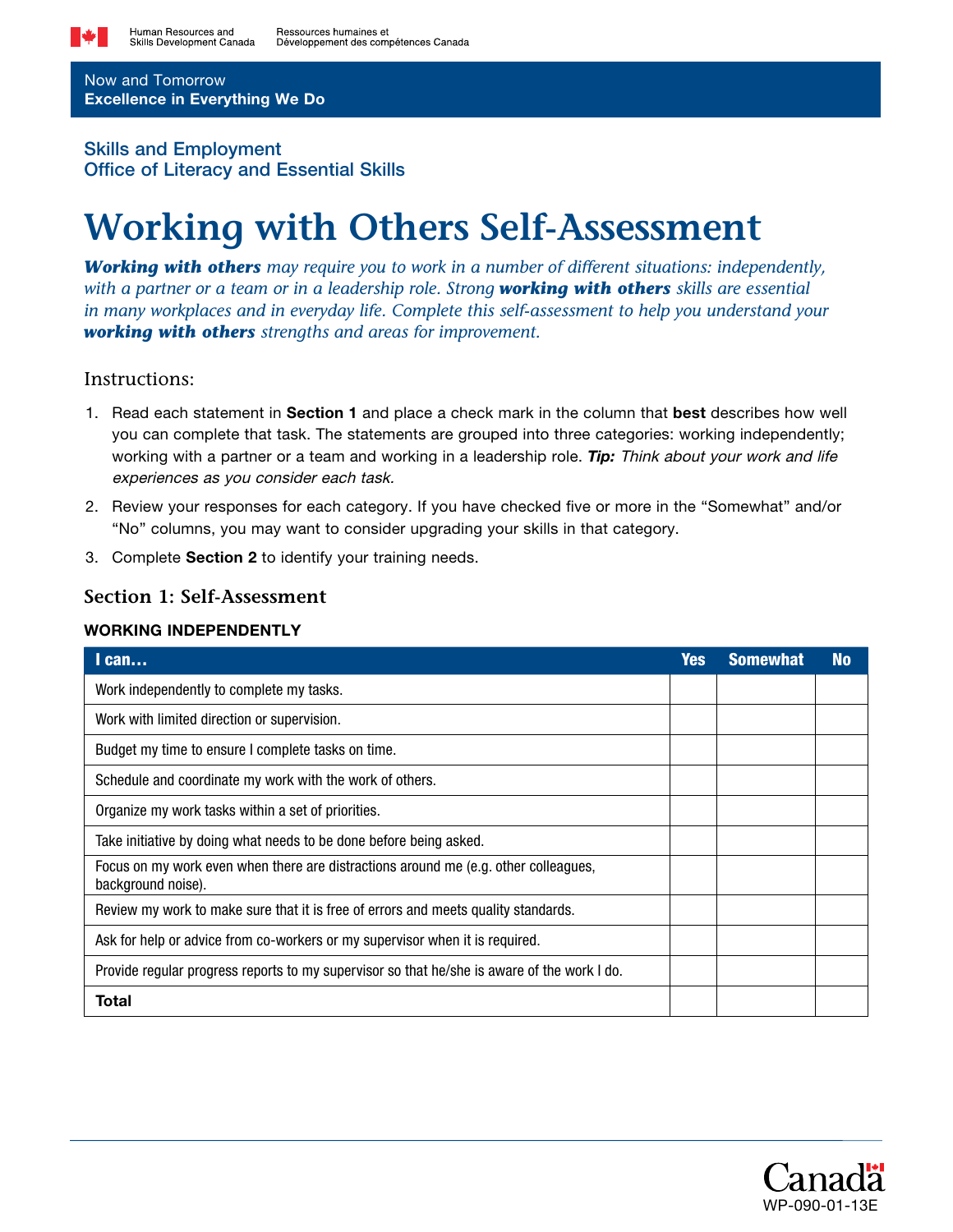## WORKING WITH A PARTNER OR A TEAM

| $l$ can                                                                                                                  | Yes | <b>Somewhat</b> | <b>No</b> |
|--------------------------------------------------------------------------------------------------------------------------|-----|-----------------|-----------|
| Work co-operatively with a partner or team to complete tasks.                                                            |     |                 |           |
| Coordinate my work with the work of my colleagues to complete group projects.                                            |     |                 |           |
| Complete my assigned work on time so that team deadlines are met.                                                        |     |                 |           |
| Complete my fair share of tasks when working with a partner or team.                                                     |     |                 |           |
| Follow directions from my partner or team members as required.                                                           |     |                 |           |
| Give directions to my partner or team members as required.                                                               |     |                 |           |
| Participate in making group decisions by contributing my ideas and suggestions.                                          |     |                 |           |
| Contribute to making decisions co-operatively and settling differences respectfully.                                     |     |                 |           |
| Improve my work based on suggestions and advice I receive from my partner or other<br>team members.                      |     |                 |           |
| Help build an open and trustworthy work environment by encouraging others to participate<br>in team building activities. |     |                 |           |
| Total                                                                                                                    |     |                 |           |

# WORKING IN A LEADERSHIP ROLE

| $l$ can                                                                                                 | <b>Yes</b> | <b>Somewhat</b> | <b>No</b> |
|---------------------------------------------------------------------------------------------------------|------------|-----------------|-----------|
| Coach or mentor others (e.g. help others by sharing my experiences and offering<br>guidance or advice). |            |                 |           |
| Lead by setting a good example for the people around me.                                                |            |                 |           |
| Support and encourage others.                                                                           |            |                 |           |
| Let people know when they are doing a good job.                                                         |            |                 |           |
| Make decisions that I feel others can respect.                                                          |            |                 |           |
| Provide constructive feedback to help others improve their work.                                        |            |                 |           |
| Take the lead in coordinating my colleagues' tasks in a group project.                                  |            |                 |           |
| Demonstrate passion and enthusiasm for the work I do.                                                   |            |                 |           |
| Encourage group interactions and maintain a positive atmosphere within my team.                         |            |                 |           |
| Support colleagues by taking the time to help others with their work.                                   |            |                 |           |
| Total                                                                                                   |            |                 |           |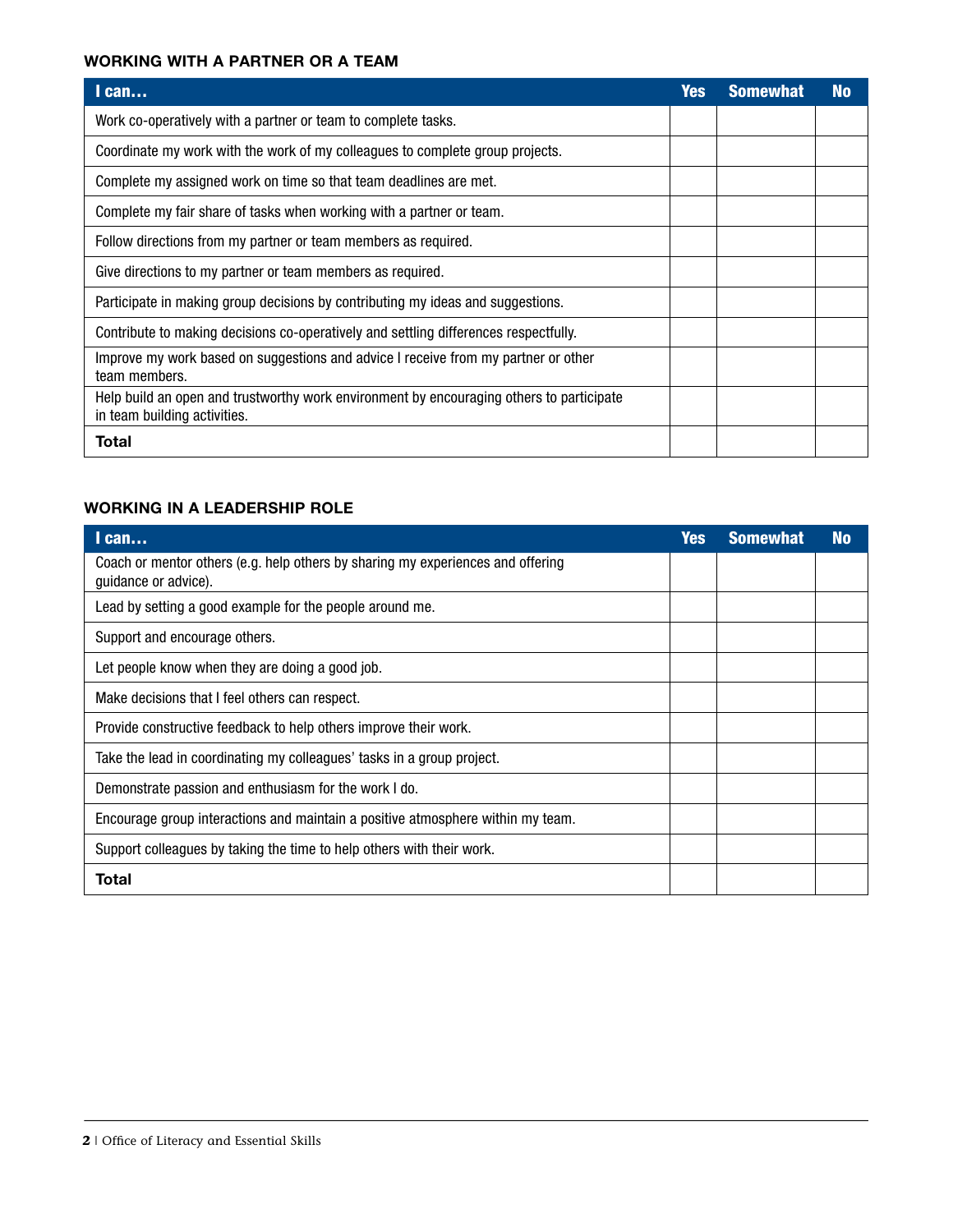# **Section 2: Personal Development**

Completing this section will help you make informed training decisions.

- Look at the "Yes" column in Section 1 to identify your strengths and record them below.
- Look at the "Somewhat" and/or "No" columns in Section 1 to identify the areas that you need to develop or strengthen and record them below.

## WORKING WITH OTHERS STRENGTHS:

I am confident that I can...

E.g. focus on my work, even when there are distractions around me.

| <u>.</u> |  |
|----------|--|
| ⌒        |  |

*Tip:* Consider using your strengths to help a colleague, friend or family member improve their *working with others* skills.

#### AREAS FOR IMPROVEMENT:

I would like to improve my ability to…

E.g. refer to a variety of documents to compare information.

| C<br>ີ |  |  |
|--------|--|--|

**Tip:** When developing your training plan, focus on improving one or two abilities at a time.

# **Literacy and Essential Skills—for LEARNING, WORK and LIFE**

To learn more about literacy and essential skills and other related tools, visit **[hrsdc.gc.ca/essentialskills.](http://hrsdc.gc.ca/essentialskills)**